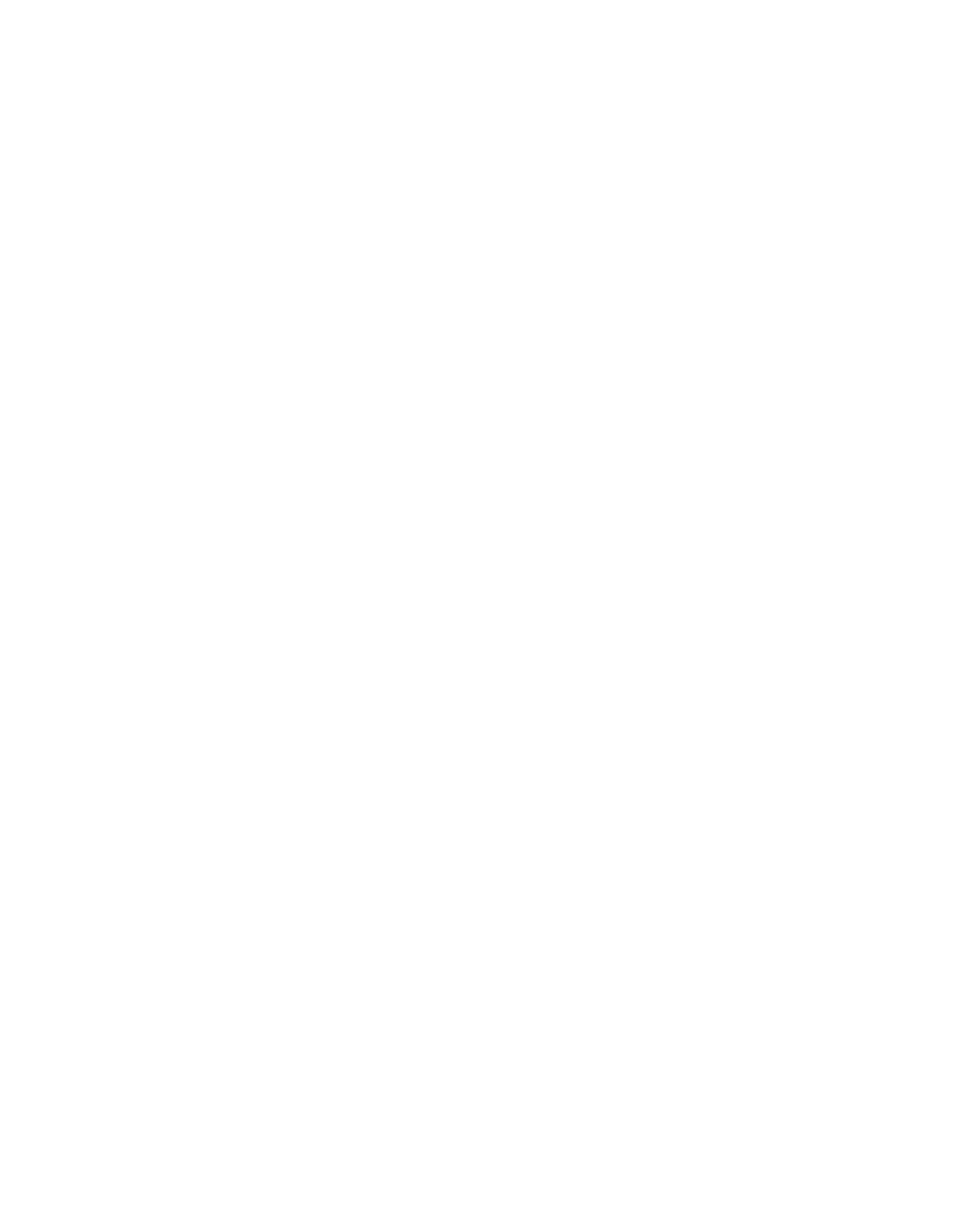#### **Apps + HR:**

We work with your team to understand the as is workflow. From there we create the bot to automate and execute various tasks. For instance, we have bots built that monitor the HR mailbox looking for New Hire emails. On receipt of the New Hire email, the Bot gets to work creating a ticket in the Service Now system (for example) and forwarding the service request number to the HR team. It can create folders in SharePoint and share that location with the New Hire so that New Hire has a secure place to upload needed documents. It can create user account access in the various systems: HR, Payroll, Expense, etc. Further, it can also initiate and respond on background check statuses freeing up much needed time for your HR organization to focus on other tasks. In essence, the bot reduces the manual steps within the onboarding processes giving that time back to your employees. With a click of the key, that process is now triggered and the bot executes and completes the appropriate onboarding tasks. The tasks can be completed in minutes vs. hours giving your HR team back valuable time in their day to focus in other areas. A graphical depiction is outlined below.